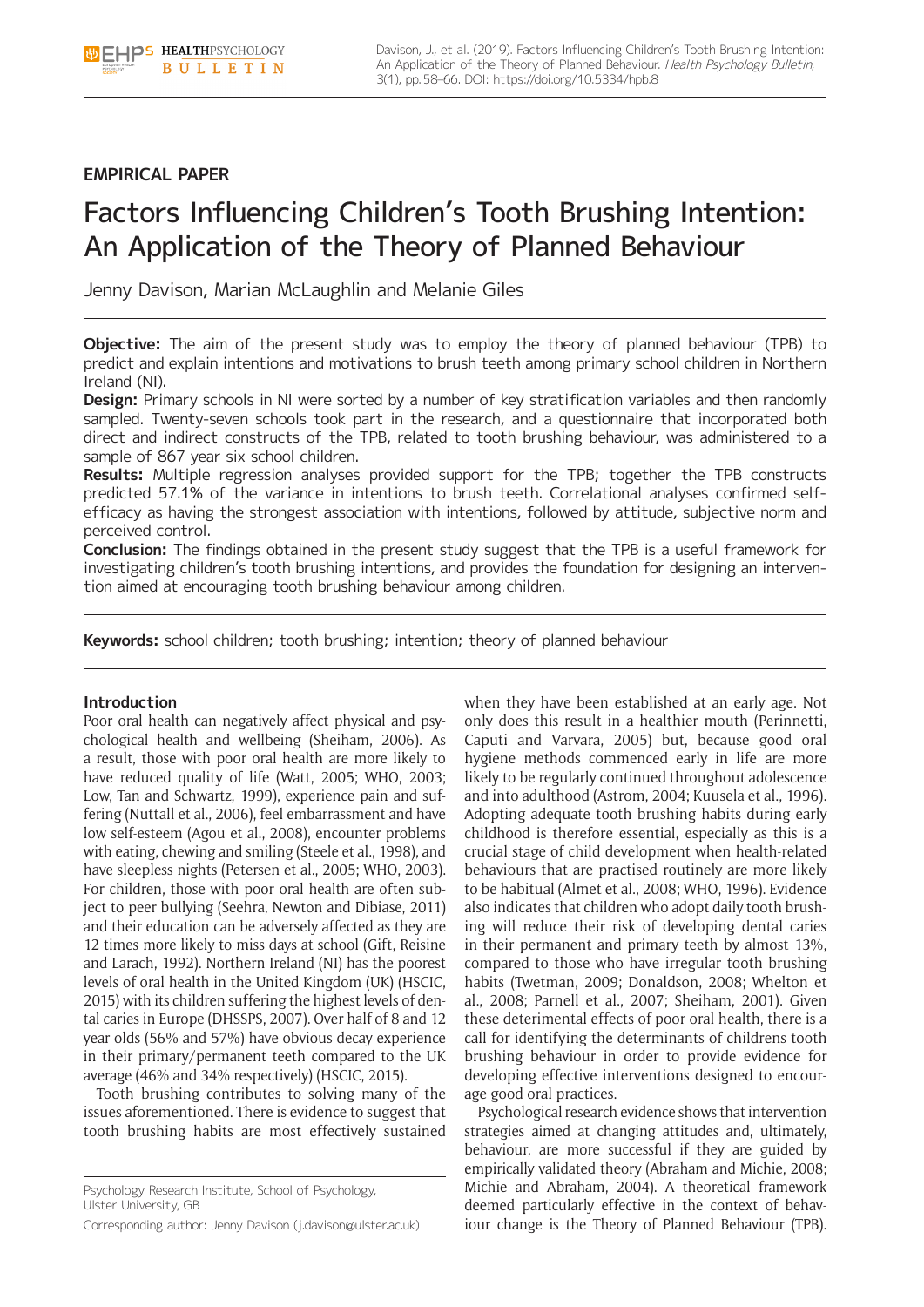The TPB suggests that individuals consider the implications of their actions before they decide to engage or not to engage in a given behaviour (Ajzen and Fishbein, 1980; Fishbein and Ajzen, 1975). According to the theory behaviour is determined by intentions, which in turn are the result of a combination of: attitude; subjective norm*;*  and perceived control (Ajzen, 1991; Ajzen 1985). Indeed, the TPB has been endorsed by the National Institute for Health and Care Excellence (NICE) as an evidence based way of predicting health behaviour (Taylor et al., 2006), and has emerged as one of the most effective models for understanding, predicting and evaluating health-related behaviours (Ogden, 2012).

The majority of oral health related research underpinned by the TPB that has been conducted, tends to focus on the application of fissure sealants, flossing and use of dental services. While these studies support the utility of the TPB, where variances ranging from 31% to 46% have been explained for intention, samples have been restricted to 15+ years (Bonetti et al., 2010; Luzzi and Spencer, 2008; Lavin and Groake, 2005). To date, only a small number of studies have identified the factors that influence tooth brushing behaviour where the theory has predicted variances of 32% (Buunk-Werkhoven, Dijkstra and van der Schans, 2011) and 76.9% (Pakpour and Sniehotta, 2012). Consistently, in both studies, perceived control emerged as the most significant predictor of tooth brushing intention, explaining more of the variance compared to the other TPB variables (attitude and subjective norm). Furthermore, research driven by the TPB has tended to focus on adolescent and adult populations, with none aimed specifically at assessing and improving the health behaviour of children. In fact, as far as the authors are aware, there have been no published research studies applying the TPB among a sample of primary school children (under 12 years) and in the area of oral hygiene, i.e. tooth brushing. This is surprising given the popularity and success of the theory, and the growing importance of providing children with the skills to improve knowledge, attitude and behaviour to enable them to make appropriate decisions with the goal of establishing healthy lifetime habits (Kwan et al., 2005; WHO, 2003). Accordingly, given the limited work in this area, the present study aims to explore the attitudes and motivations of young people towards tooth brushing. Specifically, to identify which of the TPB variables are influential in their decisions to brush their teeth, and to assess their association with tooth brushing intentions.

## **Methods**

A cross-sectional design was employed whereby, in line with TPB research protocols, a self-completed questionnaire survey was utilised to collect data. Ethical approval was granted by the Ulster University Research Ethical Committee. The study took place in Northern Ireland (NI) during 2011.

To achieve the target sample a list of all primary schools in NI was obtained from the Department of Education for NI (DENI). The sample sought to be representative of each of the five Education Authority (EA) areas in NI, and of children from different socio-economic groups based on the extent of receipt of free school meals. The DENI uses free school meal (FSM) entitlement as a social indicator of deprivation, a state that is based on an aggregate level measure of relative poverty, low income and social disadvantage. Therefore, those schools receiving higher numbers of free school meals are reckoned to have a greater number of children from correspondingly deprived backgrounds.

The list of schools was stratified by both EA and socioeconomic group, and a stratified random sampling technique was employed to select schools to contact. Assuming a response rate in the region of 50% for research of this nature (Francis et al., 2004), contact was initially made with 50 primary schools, comprising ten from each EA area, care being taken to ensure that, within each EA area, a range of FSM percentages were selected. A letter detailing the aims, objectives and procedures of the study, along with an invitation to participate, was posted to each of the selected schools. Of the 50 schools contacted, 27 agreed to participate in the study. The researcher made contact via telephone and email with the 27 consenting schools and arranged suitable dates and times to visit each of them to administer the questionnaire measure with their year six class (one class per each school). Completed questionnaires were received from 867 pupils: 442 male and 425 female, aged 9–10 years (mean age 9.74 years).

### **The questionnaire**

The findings from an elicitation study were used to construct the questionnaire (the questionnaire development process is reported in Davison, McLaughlin and Giles, 2016), which was subsequently divided into three sections. The first section gathered demographic information (gender, age and school attended) and section two assessed respondent's behavioural characteristics relating to tooth brushing. Specifically, tooth brushing behaviour was assessed by self-report, measured by asking respondents: Do you brush your teeth? (yes or no); How many times per day do you brush your teeth? (0–4 times per day); When do you brush your teeth? (in the morning, after eating, before bed, or at another time); and Do you enjoy brushing your teeth? (yes, it is Ok or no). The final section of the questionnaire incorporated all key constructs contained within the TPB and, as such, was operationalised using both direct and belief-based measures.

#### Direct Measures

In line with Francis et al.'s (2004) recommendations, a generalised model of intention, attitude, subjective norm, perceived control and self-efficacy was adopted in this research study. Three items assessed each of the variables in line with the TACT principle of 'brushing teeth every morning and every evening this coming week'. Behavioural intention was assessed using the following three items, each rated on a five-point likert scale ranging from strongly agree to strongly disagree: I am going (have decided/will try) to brush my teeth; I have decided to brush my teeth; and I will try to brush my teeth. Attitude was measured using three evaluative semantic differential scales (good-bad, happy-sad, pleased-displeased) in response to the item: 'Brushing my teeth makes me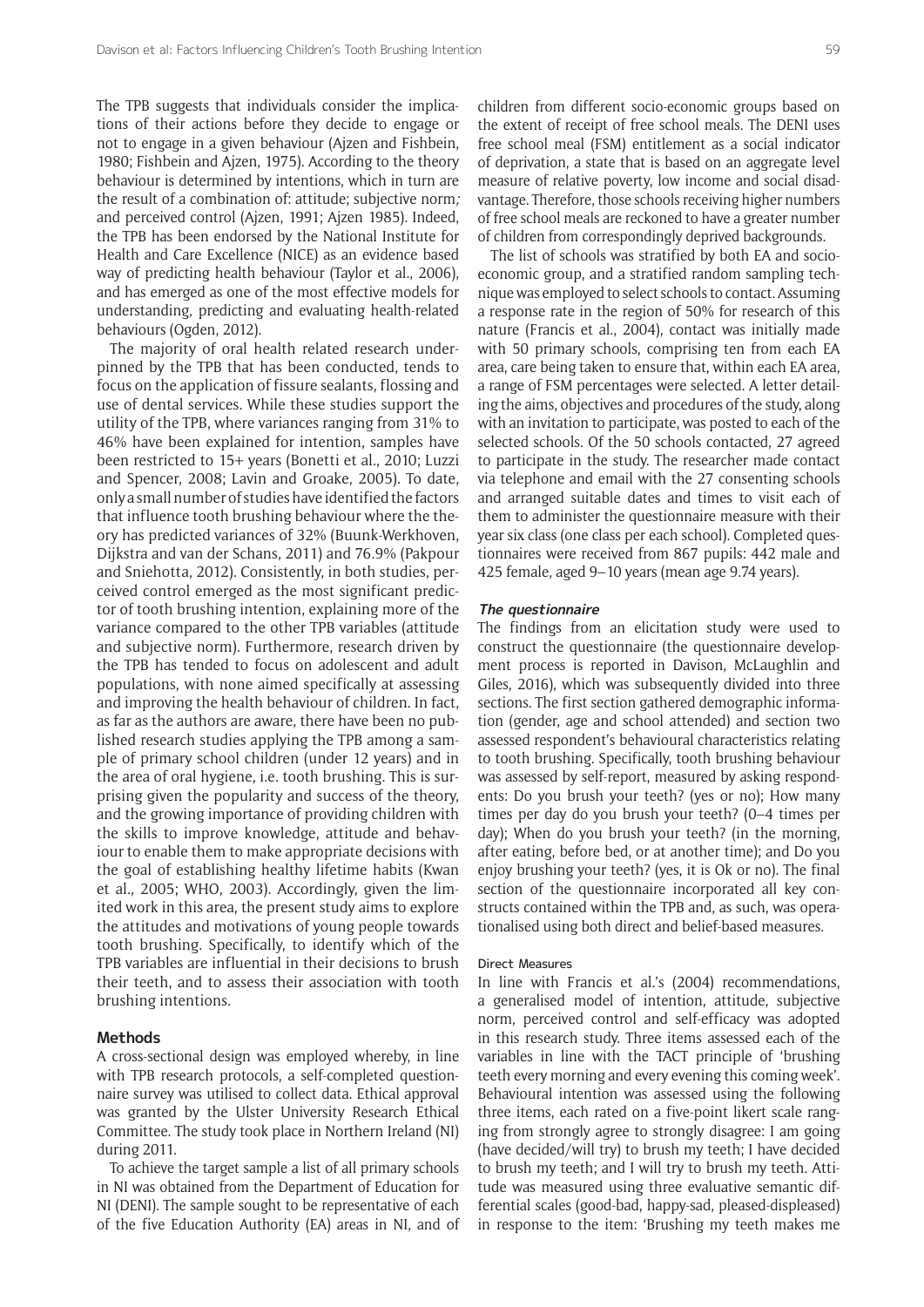feel…'. Subjective norm was derived using the following three items, each rated on five-point agree-disagree scales: People who care about me would like me to brush my teeth; People who care about me would want me to brush my teeth; and, People who care about me think I should brush my teeth. Perceived behavioural control was assessed from responses to three items, using a five-point agree-disagree scale: It is mostly up to me whether or not I brush my teeth; I can generally decide whether or not I brush my teeth; and, It is mainly my decision whether or not I brush my teeth. In addition to perceived behaviour control, three items were included to assess self-efficacy: I think I will find it easy to brush my teeth; I am sure I will be able to brush my teeth; and, I am confident that I can brush my teeth, each using a five-point scale ranging from strongly agree to strongly disagree. Reliability estimates of the direct measures are presented in **Table 1**.

# Attitude

The indirect measure of attitude was based on 11 outcome evaluations and the corresponding behavioural beliefs. Respondents were first required to evaluate each outcome, for example, 'having toothache' on a good/bad dimension. They were then required to indicate the likelihood that each of these outcomes would occur if they were to brush their teeth, for example 'If I brush my teeth I won't have toothache'. Outcome evaluations were then multiplied by the corresponding behavioural beliefs and the summed product served as the belief-based measure of attitude.

# Subjective Norm

The belief-based measure of subjective norm was derived from the expectations of six referents: mummy, daddy, other members of my family, dentist, friends and teacher/principal. Respondents were first required to indicate the extent to which each of their significant others would endorse their intention to brush their teeth. This was followed by a request to indicate the extent to which they were motivated to comply with the wishes of their significant others, across a five-point Likert scale (strongly agree to strongly disagree). Each normative belief was multiplied by the corresponding motivation to

comply, and the summed product served as an indirect measure of subjective norm.

# Perceived Control

The indirect measure of perceived control was grounded on the seven beliefs elicited from the focus group discussions. Given the age of the sample, it was decided to base this measure on single items (Ajzen & Madden, 1986) because they are generally easier to operationalise. As such, respondents were required to indicate the extent to which each of the beliefs would encourage them to, or prevent them from, brushing their teeth, for example, 'If I am tired I won't brush my teeth' (very true to very untrue).

# **Data Analysis**

Data were analysed using SPSS Statistics version 23. Following descriptive analysis of tooth brushing behaviour, the data was analysed in two steps. Initially, multiple linear regression analysis was conducted to examine the relationship between tooth brushing intention and the direct TPB items. Summed scores of direct attitude, subjective norm, perceived control and self-efficacy were entered into the regression model as predictor variables, along with the summed score of tooth brushing intention (i.e.  $Int1 + Int2 + Int3$ ) as the dependent variable. Next, to examine the utility of the indirect TPB items, analysis consisted of Pearson correlations and multiple linear regression analysis exploring the relationship between indirect TPB constructs and the prediction of intention. Separately, behavioural, normative and control beliefs, each with summed tooth brushing intention were entered into the correlational analysis. Then, summed scores of indirect attitude and subjective norm were calculated to form the belief-based measures, and these along with the indirect control beliefs were entered separately into the regression model, along with the summed score of intention as the dependent variable.

#### **Full Disclosure**

This article includes full disclosure of its analysis package, including the child-friendly TPB questionnaire, an anonymised study dataset, along with the SPSS analyses outputs.

|  |  |  | Table 1: Details of the direct measures contained within the questionnaire and reliability estimates. |  |  |  |  |  |  |  |
|--|--|--|-------------------------------------------------------------------------------------------------------|--|--|--|--|--|--|--|
|--|--|--|-------------------------------------------------------------------------------------------------------|--|--|--|--|--|--|--|

| Theory of planned<br>behaviour construct | n<br>items | Sample Items                                                                                                                | Omega     |             | <b>GLB</b> Coefficient<br>H |
|------------------------------------------|------------|-----------------------------------------------------------------------------------------------------------------------------|-----------|-------------|-----------------------------|
| Intention                                | 3          | I am going (have decided/will try) to brush my teeth:<br>agree/disagree.                                                    |           | $0.85$ 0.85 | 0.85                        |
| Attitude                                 | 3          | Brushing my teeth makes me feel: good/bad; happy/sad;<br>pleased/displeased.                                                | 0.85      | 0.84        | 0.85                        |
| Perceived control                        | 3          | It is mostly up to me whether or not I brush my teeth (I can<br>generally decide/it is mainly my decision): agree/disagree. | 0.71      | 0.72        | 0.72                        |
| Subjective norm                          | 3          | People who care about me would like me to (want me to/think<br>I should) brush my teeth: agree/disagree.                    | 0.69      | 0.72        | 0.73                        |
| Self-efficacy                            | 3          | I think I will find it easy to (I am sure I will be able to/I am<br>confident that I can) brush my teeth: agree/disagree.   | 0.78 0.79 |             | 0.80                        |

*Note*: GLB = Greatest lower bound. Omega, GLB and Coefficient *H* calculated using psych R package.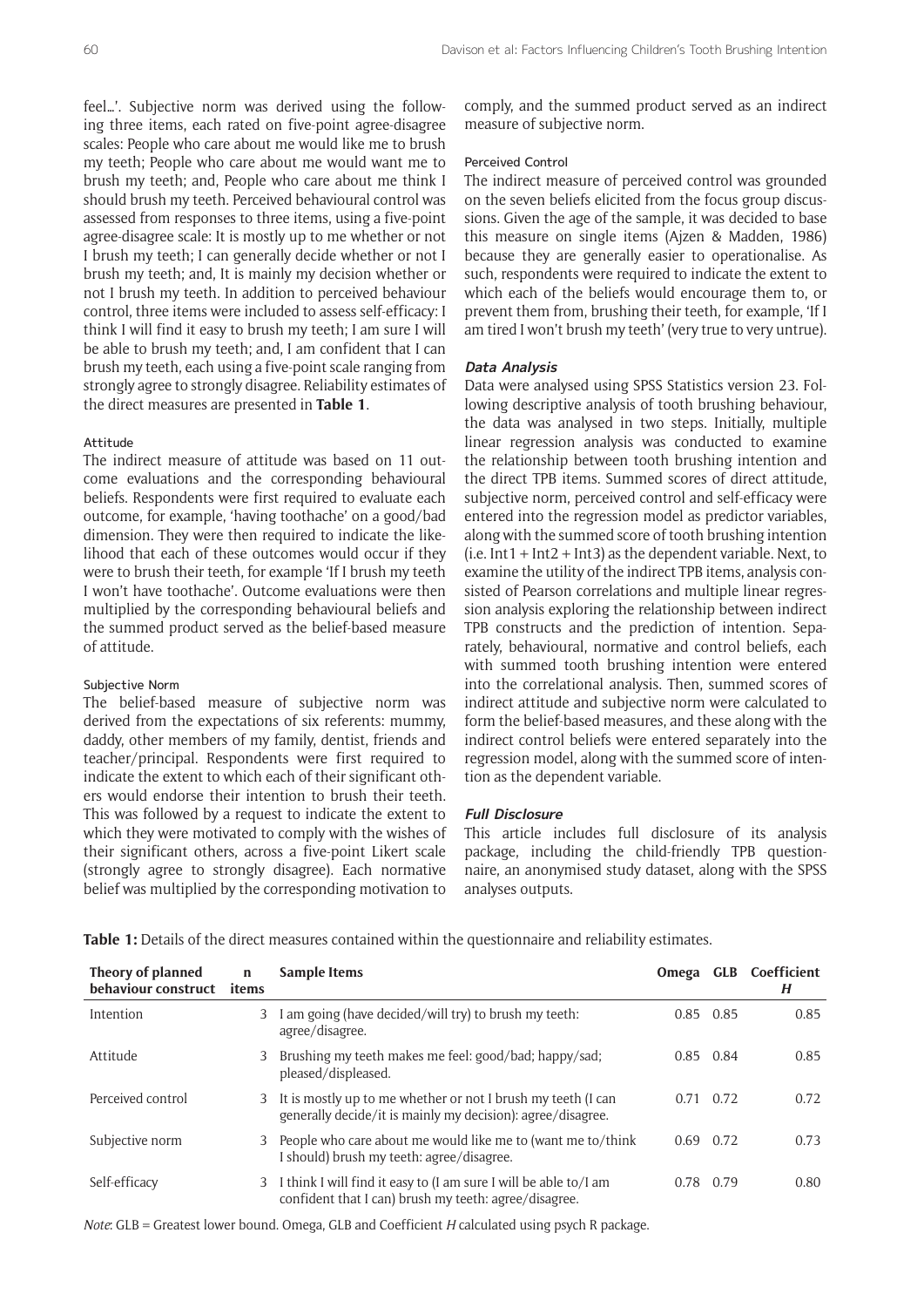#### **Results**

## **Tooth Brushing Behaviour**

Although 99.8% reported to brush their teeth, two respondents (0.2%) chose the 'no' response. Sixty-eight percent adhere to recommendations of twice-daily tooth brushing, while 16.5% brush their teeth once-a-day, 13% three times per day and 2% four times per day. For most (94%), tooth brushing is practiced in the morning or before they go to bed (87%), with 14% selecting that they also brush their teeth after eating or at another time (4%). Only 3% of the sample reported that they do not go to the dentist, compared to 97% who do. Of those that visited the dentist, 60% go every six months and 8% once a year (30% are unsure of how often they visit the dentist).

# **Predicting Behaviour**

To identify the factors influencing school children's motivations to brush their teeth and to assess their strength, correlation and regression analysis were conducted on the main TPB constructs.

All of the direct TPB constructs were significantly correlated with tooth brushing intention  $(p < .01)$  with correlation values ranging from 0.103 to 0.711 (**Table 2**). The strongest association with intention was self-efficacy, followed in descending order, by attitude, subjective norm and perceived control.

In terms of identifying the most important predictors of brushing teeth, the model was able to account for 57.1% of the variance,  $F(4,862) = 287.23$ ,  $p < 0.01$ , in explaining tooth brushing intention. Of particular interest was the finding that self-efficacy was the strongest predictor ( $\beta$  = 0.55, *p* < 0.01) and that attitudes to brushing teeth (β = 0.26, *p* < 0.01), subjective norm (β = 0.1, *p* < 0.01) and perceived control (β = 0.01, *p* < 0.05) were positively and significantly, albeit to certain extents, related to intentions.

# **Explaining Behaviour**

Correlational analyses (**Table 3**) further revealed which beliefs played an important role in influencing one's intention to brush their teeth. The beliefs underlying attitude that were most strongly connected to intentions (*p* < 0.01) were with 'removing food from being stuck in my teeth' (*r* = 0.27) and 'having clean teeth' (*r* = 0.26). In

addition outcomes such as: 'will stop teeth from rotting or falling out'; 'will have a nice smile'; 'won't have a build-up of plaque'; 'won't have bad breath'; 'won't get sore gums'; and will have strong teeth' were also among the beliefs to have a higher correlation with tooth brushing intentions. Respondent's perceptions of the opinions and support of their parent/s (daddy and mummy), family, and friend/s were highly correlated with their intention to tooth brush. In fact, daddy (*r* = 0.36) had the strongest association with intention. Barriers such as: 'being tired' (*r* = 0.38); 'in a rush' (*r* = 0.36); 'at the weekend if I am staying at home'  $(r = 0.32)$ ; and 'forgetting'  $(r = 0.29)$  showed the strongest associations with intentions among the sample. The belief about bullying: 'I brush my teeth so I won't get bullied'; had a significant negative correlation with intentions, indicating that there was a tendency for respondents who saw this factor as a facilitator to have a weaker tendency not to intend to brush their teeth.

The behavioural beliefs explained 18% of the variance in intention to brush teeth, *F* (11, 855) = 11.40 *p* < 0.05. Removing food from being stuck in teeth ( $\beta$  = 0.19), having clean teeth ( $\beta$  = 0.17) and having a nice smile ( $\beta$  = 0.11) were the beliefs most strongly associated with intention. However, brushing teeth to stop them from rotting or falling out ( $\beta = 0.09$ ) and to remove plaque ( $\beta = 0.03$ ) also uniquely contributed to the variance in intention (*p* < 0.05). Similarly, 17% of the variance in intention to brush teeth was accounted for by the normative beliefs, F (6, 857) = 30.12, *p* < 0.01. Although one's father (β = .25,  $p < .01$ ) emerged as the most popular referent, one's mother (β = .20, *p* < .01) and close friends (β = .17, *p* < .01) were also influential. The control beliefs accounted for 22% of the variance in intention, F (7, 858) = 35.30, *p*  $<$  0.01. Being tired ( $\beta$  = .21,  $p$  < 0.01) most significantly related to reducing intention, but being in rush ( $\beta = 0.15$ , *p* < 0.01), weekends (β = .15, *p* < 0.01) and forgetting  $(β = .12, p < 0.01)$  were also associated.

#### **Discussion**

This study demonstrates that the TPB can usefully be employed to predict tooth brushing intention of Northern Ireland's school children. Analyses revealed that all of the TPB constructs contributed significantly (albeit to varying

**Table 2:** Predicting behavioural intention: correlation (and 95% CI) and multiple regression analysis of the direct measures.

| <b>Variable</b>         | Mean | <b>SD</b> | 1               | $\overline{2}$  | 3               | 4               | $R^2$ | <b>Beta</b> |
|-------------------------|------|-----------|-----------------|-----------------|-----------------|-----------------|-------|-------------|
| 1. Intention            | 4.55 | 0.62      |                 |                 |                 |                 |       |             |
| 2. Attitude             | 4.47 | 0.64      | $.561**$        |                 |                 |                 |       | $.258**$    |
|                         |      |           | $(0.51 - 0.60)$ |                 |                 |                 |       |             |
| 3. Subjective<br>Norm   | 4.66 | 0.54      | $.361**$        | $.278**$        |                 |                 |       | $.103**$    |
|                         |      |           | $(0.3 - 0.42)$  | $(0.22 - 0.34)$ |                 |                 |       |             |
| 4. Perceived<br>Control | 3.83 | 1.02      | $.180**$        | $.157**$        | $.223**$        |                 | 0.571 | $.007*$     |
|                         |      |           | $(0.11 - 0.24)$ | $(0.09 - 0.22)$ | $(0.16 - 0.29)$ |                 |       |             |
| 5. Self-efficacy        | 4.35 | 0.70      | $.711**$        | $.500**$        | $.340**$        | $.103**$        |       | $.546**$    |
|                         |      |           | $(0.68 - 0.74)$ | $(0.45 - 0.55)$ | $(0.28 - 0.4)$  | $(0.04 - 0.17)$ |       |             |

*Note*: \* *P* < 0.05; \*\* *P* < 0.01; *R*² = squared multiple correlation; Beta = standardised regression coefficients.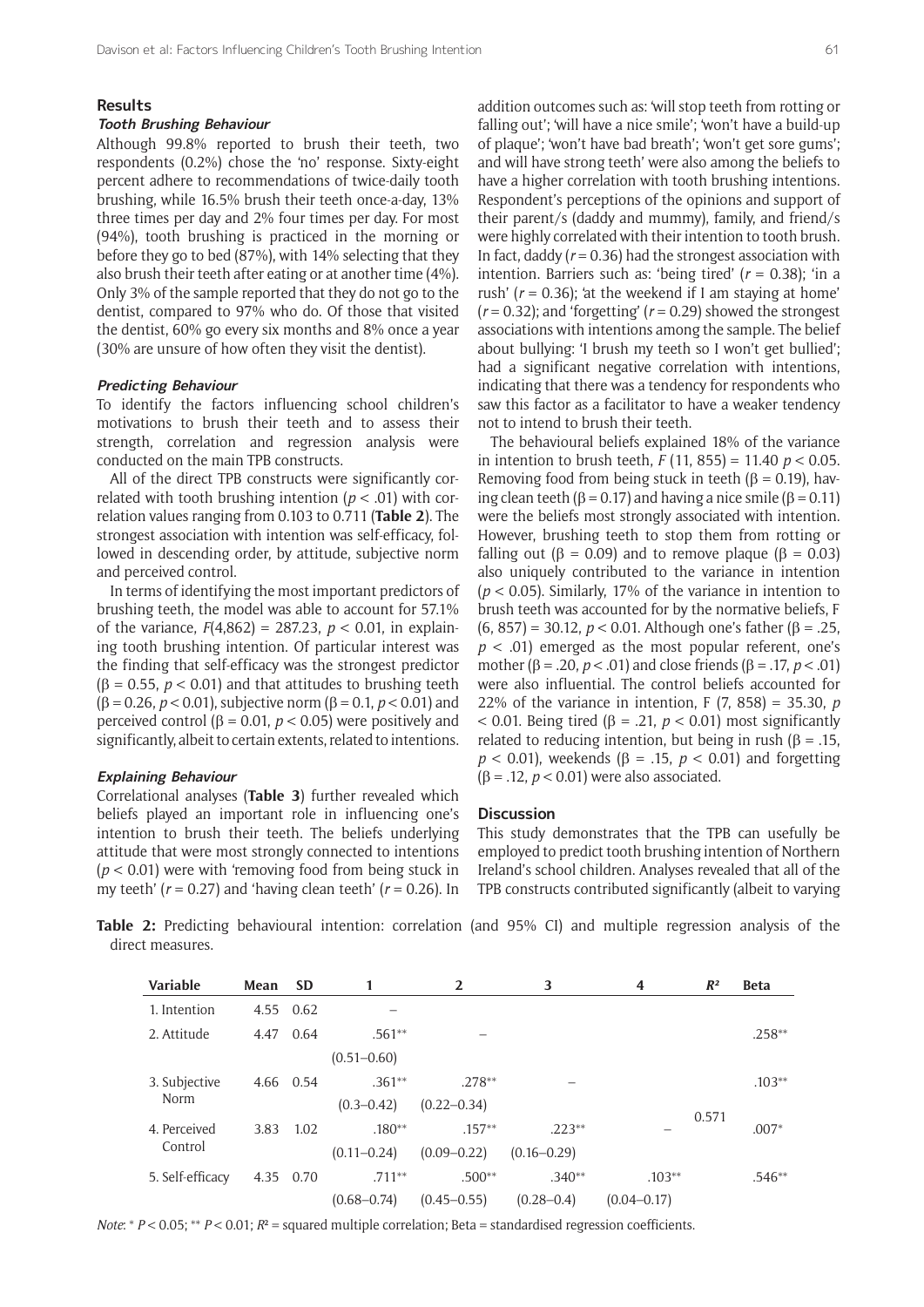**Table 3:** Correlation and multiple regression analysis of the indirect measures.

|                                                                          | N   | Mean  | <b>SD</b> | r         | <b>Beta</b> | $R^2$ |
|--------------------------------------------------------------------------|-----|-------|-----------|-----------|-------------|-------|
| Attitude                                                                 |     |       |           |           |             |       |
| Won't have toothache                                                     | 867 | 20.40 | 5.57      | $0.12**$  | $-.01$      |       |
| Will have strong teeth                                                   | 867 | 23.45 | 3.39      | $0.15***$ | $-.00$      |       |
| Won't have bad breath                                                    | 867 | 21.30 | 4.84      | $0.16**$  | $-.02$      |       |
| Will remove food from being stuck in my teeth                            | 867 | 19.87 | 5.14      | $0.27**$  | $.19**$     |       |
| Will have clean teeth                                                    | 867 | 23.89 | 2.84      | $0.26**$  | $.17**$     |       |
| Will stop teeth from rotting or falling out                              | 866 | 22.99 | 4.01      | $0.19**$  | $.09*$      | 0.18  |
| Will have a nice smile                                                   | 867 | 21.05 | 5.31      | $0.19**$  | $.11**$     |       |
| Won't have funny coloured teeth                                          | 867 | 22.95 | 4.18      | $0.12**$  | $-.00$      |       |
| Won't have to visit the dentist                                          | 867 | 18.43 | 6.99      | $0.09**$  | $-.09$      |       |
| Won't get sore gums                                                      | 867 | 19.91 | 5.68      | $0.15***$ | $-.01$      |       |
| Won't have a build up of plaque                                          | 867 | 22.26 | 4.48      | $0.17**$  | $.03*$      |       |
| Subjective Norm                                                          |     |       |           |           |             |       |
| My mummy thinks I should brush my teeth                                  | 867 | 21.31 | 5.12      | $0.27**$  | $.20**$     |       |
| My daddy thinks I should brush my teeth                                  | 867 | 20.74 | 5.60      | $0.36**$  | $.25***$    |       |
| Other members of my family think I should brush my teeth                 | 867 | 18.73 | 6.34      | $0.28**$  | $.09*$      | 0.17  |
| My dentist thinks I should brush my teeth                                | 864 | 21.67 | 5.00      | $0.22**$  | $.08*$      |       |
| My friends thinks I should brush my teeth                                | 867 | 13.96 | 6.89      | $0.25**$  | $.17**$     |       |
| My teacher/principal think I should brush my teeth                       | 867 | 15.19 | 7.23      | $0.14**$  | $-.10*$     |       |
| Perceived Behavioural Control                                            |     |       |           |           |             |       |
| If I am tired I won't brush my teeth                                     | 867 | 3.85  | 1.21      | $0.38**$  | $0.21**$    |       |
| If I had nicer toothpaste I would brush my teeth more often              | 867 | 2.70  | 1.51      | $-0.16**$ | $-0.03$     |       |
| Sometimes I can forget to brush my teeth                                 | 867 | 2.93  | 1.42      | $0.29**$  | $0.12**$    |       |
| If I got a treat for brushing my teeth I would brush my teeth more often | 867 | 3.23  | 1.54      | $-0.14**$ | $-0.02$     | 0.22  |
| I brush my teeth so I won't get bullied                                  | 866 | 1.97  | 1.34      | $-0.03$   | 0.04        |       |
| If I am in a rush I won't brush my teeth                                 | 867 | 3.90  | 1.21      | $0.36**$  | $0.15**$    |       |
| At the weekend, if I am staying at home I don't brush my teeth           | 867 | 4.35  | 1.03      | $0.32**$  | $0.15**$    |       |

*Note*: \*  $p < 0.05$ ; \*\*  $p < 0.01$ ;  $r =$  Pearson product moment correlation coefficient;  $R^2$  = squared multiple correlation; Beta = standardised regression coefficients.

extents) to the prediction of intention, explaining 57.1% of the variance. In fact, the unique contribution of the models components to the prediction of intention is marginally higher than that reported in previous TPB-based studies with school children and physical activity (Martin et al., 2009; Foley et al., 2008; Trost et al., 2002), where variances of between 10%–56% have been explained. In respect of oral health research, 44% and 46% of the variance in intention to dental floss has been explained with adolescents (Rise et al., 1998) and university students (Lavin and Groarke, 2005), and 76.9% of the variance in tooth brushing behaviour has been found with adolescents (Pakpour and Sniehotta, 2012). The results of the study provide support for the utility of the TPB in that attitude, subjective norm, perceived control and selfefficacy predicted intention to brush teeth. Furthermore, the present findings serve to identify which beliefs to target when designing an intervention. Investigation of the indirect measures identified removing food, having clean teeth, to stop teeth from rotting or falling out; to remove plaque and to have a nice smile, as the main motivators

for children to brush their teeth. Further, being tired, in a rush, when staying at home at the weekends, and forgetting emerged as significant barriers to children's tooth brushing habits. Such results are similar to the findings of Pakpour and Siehotta (2012) which suggests that an intervention simultaneously targeting PBC and action planning might prove to be effective when promoting tooth brushing amongst school children.

In line with previous research self-efficacy contributed most significantly to the prediction of tooth brushing intentions amongst this target group. These results confirm the importance of self-efficacy perceptions in oral self-care care behaviour with similar findings reported in the context of dental flossing and the uptake of public dental services (Luzzi and Spencer, 2008; Tedesco et al., 1993). In relation to tooth brushing behaviour it does not appear to be physical difficulties which act as barriers, but rather the regular daily performance of such behaviours which prove to be difficult for some children (Zhou, Sun, Knoll, Hamilton and Schwarzer, 2015). These findings clearly have practical implications and suggest the need for behaviour-change interventions to target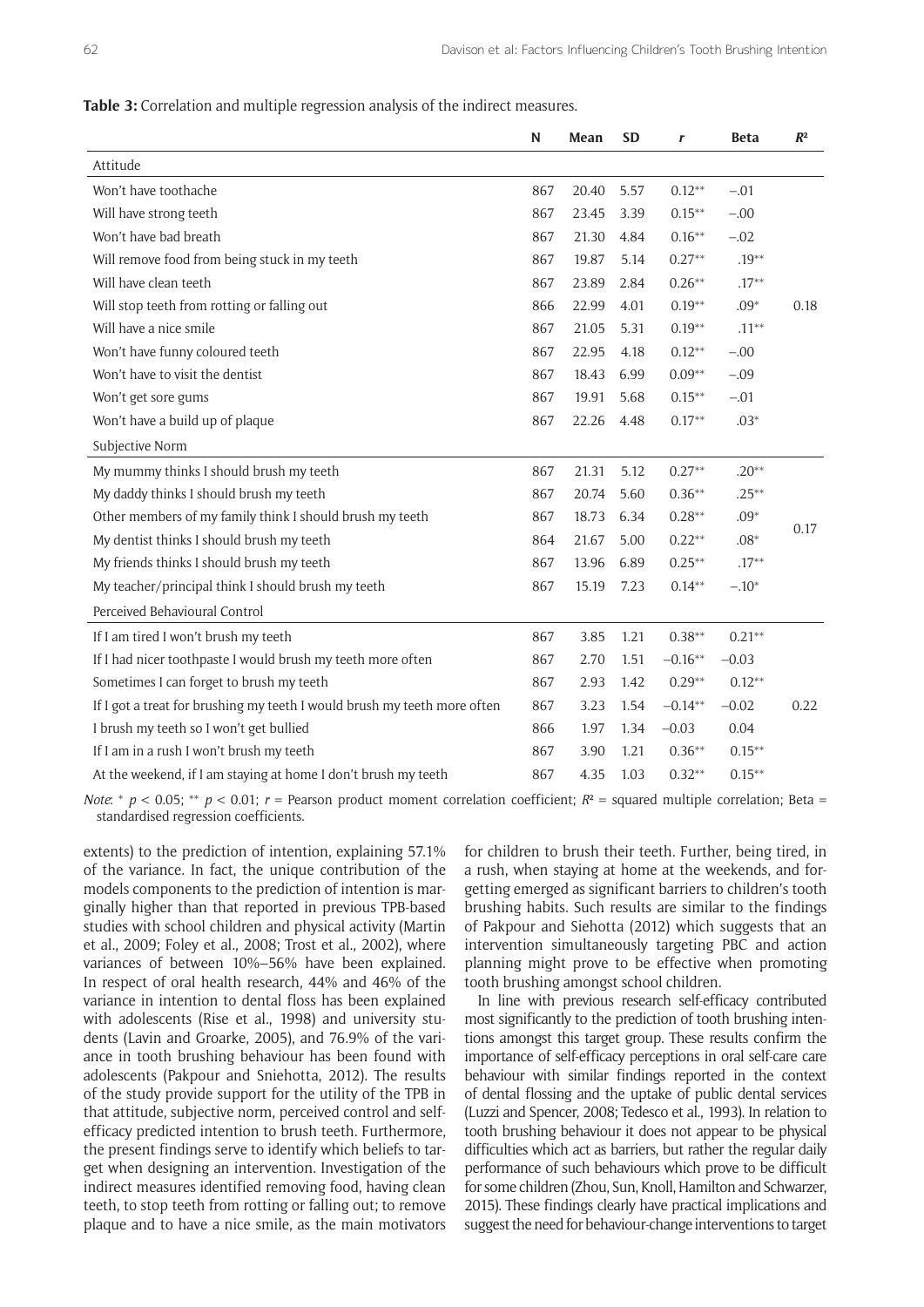self-regulatory tasks such as self-monitoring (Michie, Atkins & West, 2014), which have been found to improve dental selfefficacy, dental planning and action control in Chinese young adults (Zhou et al., 2015).

This finding also has theoretical implications given that there is continuing speculation surrounding the distinction between the concepts of perceived control and self-efficacy. While Ajzen (2006) asserts that they are interconnected, others suggest that a distinction should be made between them (Tavousi et al., 2009; Armitage and Conner, 1999; Terry and O'Leary, 1995). This finding not only provides additional support for the differential roles played by self-efficacy and perceived control, but highlights the importance of self-efficacy within the TPB. In contrast, the evidence also suggests that in the case of tooth brushing, perceived control does not directly determine intentions. Possible explanations for this finding could be related to the age of the sample and the likelihood that the individuals concerned do not perceive 'brushing their teeth' as being entirely of their own free will.

In keeping with previous research with children, subjective norm was one of the weakest predictors of tooth brushing intentions. In relation to subjective norm, this finding is perhaps not surprising given that most parents equip children with tooth brushing knowledge and endeavour to generally reinforce tooth brushing routines in order to establish consistent lifetime habits. Parents usually supervise children's tooth brushing until at least six years, with some continuing to do so until 10 years (Sandstrom et al., 2011). Such evidence may imply that children aged 9–10 years face difficulties in adopting responsibility for their individual tooth brushing regimes, reaffirming previous research that children are reliant on their parents for reminding them of, and reinforcing engagement in, daily tooth brushing practice (Davison et al., 2016).

The present study has recognisable limitations which elicits direction for future research. First, as is often the case with TPB-based research, there was no measure of actual behaviour; tooth brushing behaviour was ascertained by self-report. Given the relatively low correlations often reported between intention and behaviour (Armitage and Conner, 2001), it is feasible that our measure of intention/motivation did not represent what happens in reality, or indeed, may have been inflated due to social desirability. Second, the way in which the behaviour was operationalised using the TACT principle may have been problematic. Children were asked how likely it was that they would brush their teeth every morning and every evening 'this coming week'. With hindsight, requiring children who typically live day-by-day to conceptualise 'this coming week' was perhaps challenging, requiring them to reflect on the week ahead, and may have increased the likelihood of them responding more positively. In future, it might therefore be advisable to define the behaviour in line with Martin et al., (2009) and refer to immediate time, i.e. today. Third, it might also be argued that tooth brushing is a habitual behaviour (Sandstrom et al., 2011) and therefore best explained by past behaviour. Certainly, this is often a criticism levied at the TPB and has caused many to add a measure of past behaviour to the variables contained within the model.

According to Armitage and Conner (2001), in some cases, past behaviour may account for an additional 18% of the variance in intentions. Finally, since this study has been conducted the literature has advanced in terms of theory and as a result the TPB has come under scrutiny. While the TPB plays an important role in predicting, understanding and changing behaviour, it has been postulated that providing functionality of these variables (intention, attitude, subjective norm and perceived control) will only result from a broader theoretical approach (Sniehotta, Presseau & Araujo-Soares, 2014). The Reasoned Action Approach (Fishbein & Ajzen, 2010) is one such model as it seeks to extend the TPB by splitting attitudes, subjective norm and PBC into two sub-components in order to offer additional insights into the determinants of health behaviour.

Despite these criticisms the current study provides support for the theoretical model of the TPB and has highlighted the importance of key theoretical constructs in predicting intentions to brush teeth among school children. It has also served to elucidate the relative importance of the factors influential in affecting children's motivations and decisions to brush their teeth. It is hoped that the findings reported here will serve to identify those variables that might provide the foundation for designing an intervention aimed at encouraging tooth brushing behaviour among a particularly at-risk group.

# **Additional Files**

The additional files for this article can be found as follows:

- • **S File 1.** Cronbach's alpha of direct measures. DOI: <https://doi.org/10.5334/hpb.8.s1>
- • **S File 2.** Multiple regression analysis of the intention and the direct items. DOI: [https://doi.org/10.5334/](https://doi.org/10.5334/hpb.8.s2) [hpb.8.s2](https://doi.org/10.5334/hpb.8.s2)
- • **S File 3.** Correlation and regression analyses. Normative beliefs. DOI: <https://doi.org/10.5334/hpb.8.s3>
- • **S File 4.** Correlation and regression analyses. Attitudinal beliefs. DOI:<https://doi.org/10.5334/hpb.8.s4>
- • **S File 5.** Correlation and regression analyses. Control beliefs. DOI:<https://doi.org/10.5334/hpb.8.s5>
- • **S File 6.** Data set. DOI: [https://doi.org/10.5334/](https://doi.org/10.5334/hpb.8.s6) [hpb.8.s6](https://doi.org/10.5334/hpb.8.s6)
- • **S File 7.** Additional reliability analyses in R. DOI: <https://doi.org/10.5334/hpb.8.s7>
- • **S File 8.** Questionnaire. DOI: [https://doi.org/10.5](https://doi.org/10.5334/hpb.8.s8) [334/hpb.8.s8](https://doi.org/10.5334/hpb.8.s8)

# **Acknowledgements**

The authors would like to acknowledge the schools and their pupils, who gave of their time to participate in this research.

# **Competing Interests**

The authors have no competing interests to declare.

# **References**

**Abraham, C.,** & **Michie, S.** (2008). A taxonomy of behaviour change techniques used in interventions. *Health Psychology*, *27*(3), 379–387. DOI: [https://](https://doi.org/10.1037/0278-6133.27.3.379) [doi.org/10.1037/0278-6133.27.3.379](https://doi.org/10.1037/0278-6133.27.3.379)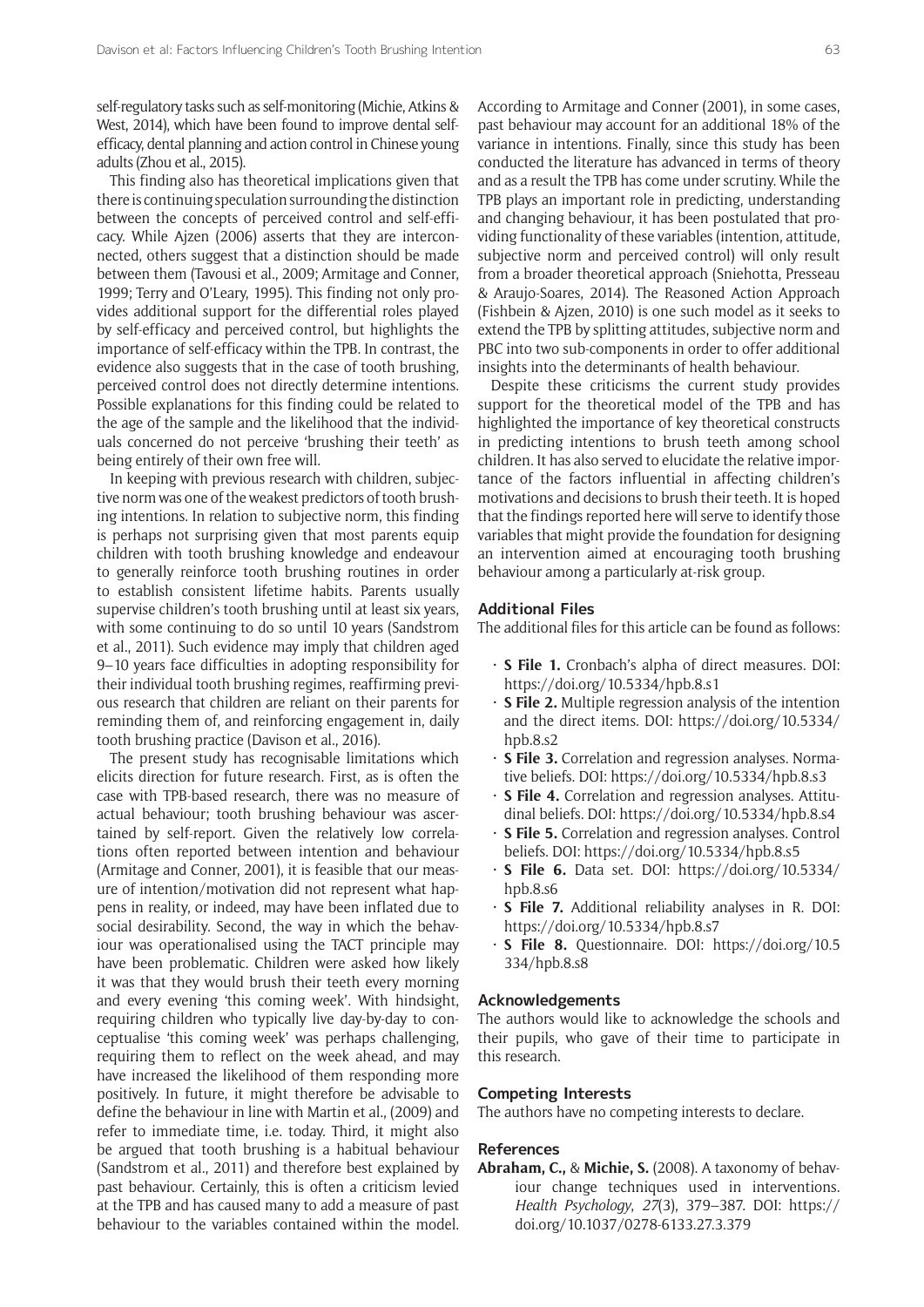- **Agou, S., = Locker, D., Streiner, D.,** & **Thompson, B.** (2008). Impact of self-esteem on oral health related quality of life of children with malocclusion. *American Journal of Orthodontics and Dentofacial Orthopedics*, *134*, 484–489. DOI: [https://doi.](https://doi.org/10.1016/j.ajodo.2006.11.021) [org/10.1016/j.ajodo.2006.11.021](https://doi.org/10.1016/j.ajodo.2006.11.021)
- **Ajzen, I.** (1985). From intentions to actions: A theory of planned behavior. In J. Kuhl, & J. Beckman (Eds.), *Action-Control: From Cognition to Behavior*  (pp. 11–39). Heidelberg, Germany: Springer. DOI: [https://doi.org/10.1007/978-3-642-69746-3\\_2](https://doi.org/10.1007/978-3-642-69746-3_2)
- **Ajzen, I.** (1991). The theory of planned behavior. *Organizational Behaviour and Human Decision Processes*, *50*, 179–211. DOI: [https://doi.](https://doi.org/10.1016/0749-5978(91)90020-T) [org/10.1016/0749-5978\(91\)90020-T](https://doi.org/10.1016/0749-5978(91)90020-T)
- **Ajzen, I.** (2006). *Constructing a TPB Questionnaire: Conceptual and Methodological Considerations*. Retrieved from [http://www.unix.oit.umass.edu/~ajzen/pdf/](http://www.unix.oit.umass.edu/~ajzen/pdf/tpb.measurement.pdf) [tpb.measurement.pdf](http://www.unix.oit.umass.edu/~ajzen/pdf/tpb.measurement.pdf) 2006
- **Ajzen, I.,** & **Fishbein, M.** (1980). *Understanding attitudes and predicting human behavior*. Englewood Cliffs, NJ: Prentice-Hall.
- **Ajzen, I.,** & **Madden, T. J.** (1986). Prediction of goal-directed behaviour: attitudes, intentions and perceived behavioral control. *Journal of Experimental Social Psychology*, *22*, 453–474. DOI: [https://doi.org/10.1016/0022-1031\(86\)90045-4](https://doi.org/10.1016/0022-1031(86)90045-4)
- **Almet, A., Wendt, L. K., Koch, G.,** & **Biorkhed, D.** (2008). Oral hygiene and parent-related factors during early childhood in relation to approximal caries at 15 years of age. *Caries Research*, *42*, 28–26. DOI: <https://doi.org/10.1159/000111747>
- **Armitage, C. J.,** & **Conner, M.** (1999). Distinguishing Perceptions *of* Control from Self-Efficacy: Predicting Consumption of a Low-Fat Diet Using the Theory of Planned Behaviour. *Journal of Applied Social Psychology*, *29*(1), 72–90. DOI: [https://doi.](https://doi.org/10.1111/j.1559-1816.1999.tb01375.x) [org/10.1111/j.1559-1816.1999.tb01375.x](https://doi.org/10.1111/j.1559-1816.1999.tb01375.x)
- **Armitage, C. J.,** & **Conner, M.** (2001). Efficacy of the theory of planned behaviour: A metaanalytic review. *British Journal of Social Psychology*, *40*(4), 471–499. DOI: [https://doi.](https://doi.org/10.1348/014466601164939) [org/10.1348/014466601164939](https://doi.org/10.1348/014466601164939)
- **Astrom, A. N.** (2004). Stability of oral health-related behaviour in a Norwegian cohort between aged of 15 and 23 years. *Community Dental Oral Epidemiol*, *32*, 354–362. DOI: [https://doi.](https://doi.org/10.1111/j.1600-0528.2004.00174.x) [org/10.1111/j.1600-0528.2004.00174.x](https://doi.org/10.1111/j.1600-0528.2004.00174.x)
- **Bonetti, D., Johnston, M., Clarkson, J. E., Grimshaw, J., Pitts, N. B., Eccles, M., Steen, N., Thomas, R., Maclennan, G., Glidewell, L.,** & **Walker, A.** (2010). Applying psychological theories to evidence-based clinical practice: identifying factors predictive of placing preventive fissure sealants. *Implementation Science*, *5*(25), 1–14. DOI:<https://doi.org/10.1186/1748-5908-5-25>
- **Buunk-Werkhoven, Y. A. B., Dijkstra, A.,** & **van der Schans, C. P.** (2011). Determinants of oral hygiene behaviour: a study based on the theory of planned behaviour. *Community Dentistry and Oral Epidemiology*, *39*, 250–259. DOI: [https://doi.](https://doi.org/10.1111/j.1600-0528.2010.00589.x) [org/10.1111/j.1600-0528.2010.00589.x](https://doi.org/10.1111/j.1600-0528.2010.00589.x)
- **Davison, J., McLaughlin, M.,** & **Giles, M.** (2016). The design and psychometric assessment of a childfriendly TPB based questionnaire. *Journal of Public Health*. DOI: [https://doi.org/10.1093/pubmed/](https://doi.org/10.1093/pubmed/fdw120) [fdw120](https://doi.org/10.1093/pubmed/fdw120)
- **Department of Health, Social Services and Public Safety.** (2007). *Oral Health Strategy for Northern Ireland*. Belfast: DHSSPS.
- **Donaldson, M.** (2008). An Evaluation of Investing for Health Funded Caries Prevention Schemes. Retrieved from [http://www.dhsspsni.gov.uk/](http://www.dhsspsni.gov.uk/anevaluationofinvestingforhealthfundedcariespreventionschemes.pdf) [anevaluationofinvestingforhealthfundedcariespre](http://www.dhsspsni.gov.uk/anevaluationofinvestingforhealthfundedcariespreventionschemes.pdf)[ventionschemes.pdf](http://www.dhsspsni.gov.uk/anevaluationofinvestingforhealthfundedcariespreventionschemes.pdf)
- **Fishbein, M.,** & **Ajzen, I.** (1975). *Belief, Attitude, Intention, and Behavior: An Introduction to Theory and Research*. Reading, MA: Addison-Wesley.
- **Fishbein, M.,** & **Ajzen, I.** (2010). *Predicting and Changing Behaviour: The Reasoned Action Approach*. New York: Taylor and Francis Group. DOI: <https://doi.org/10.4324/9780203838020>
- **Foley, L., Prapavessis, H., Maddison, R., Burke, S., McGowan, E.,** & **Gillanders, L.** (2008). Predicting Physical Activity Intention and Behaviour in School-Age Children. *Pediatric Exercise Science*, *20*, 342–356. DOI: [https://doi.org/10.1123/](https://doi.org/10.1123/pes.20.3.342) [pes.20.3.342](https://doi.org/10.1123/pes.20.3.342)
- **Francis, J. J., Eccles, M. P., Johnston, M., Walker, A., Grimshaw, J., Foy, R., Kaner, E. F. S.,** & **Bonetti, D.** (2004). *Constructing Questionnaires Bases on the Theory of Planned Behaviour: A Manual for Health Services Researchers*. Newcastle: Centre for Health Services Research.
- **Gift, H. C., Reisine, S. T.,** & **Larach, D. C.** (1992). The social impact of dental problems and visits. *American Journal of Public Health*, *82*(12), 1663–1668. DOI: [https://doi.](https://doi.org/10.2105/AJPH.82.12.1663) [org/10.2105/AJPH.82.12.1663](https://doi.org/10.2105/AJPH.82.12.1663)
- **Health and Social Care Information Centre.** (2015). *Children's Dental Health Survey*. National Statistics.
- **Kuusela, S., Honkala, E.,** & **Rimpela, A.** (1996). Tooth brushing frequency between aged of 12 and 18 years – longitudinal prospective studies of Finnish adolescents. *Community Dental Health*, *13*, 34–39.
- **Kwan, S. Y. L., Petersen, P. E., Pine, C. M.,** & **Borutta, A.** (2005). Health-promoting schools: an opportunity for oral health promotion. *Bulletin of the World Health Organization*, *83*(9), 677–685.
- **Lavin, D.,** & **Groarke, A.** (2005). Dental floss behaviour: A test of the predictive utility of the Theory of Planned Behaviour and the effects of making implementation intentions. *Psychology*, *Health and Medicine*, *10*(3), 243–252. DOI: [https://doi.org/10.1080/135](https://doi.org/10.1080/13548500412331334127) [48500412331334127](https://doi.org/10.1080/13548500412331334127)
- **Low, W., Tan, S.,** & **Schwartz, S.** (1999). The effect of severe caries on the quality of life in young children. *Paediatric Dentistry*, *21*(6), 325–326.
- **Luzzi, L.,** & **Spencer, A. J.** (2008). Factors influencing the use of public dental services: An application of the Theory of Planned behaviour. *BMC Health Services Research*, *8*, 93–106. DOI: [https://doi.](https://doi.org/10.1186/1472-6963-8-93) [org/10.1186/1472-6963-8-93](https://doi.org/10.1186/1472-6963-8-93)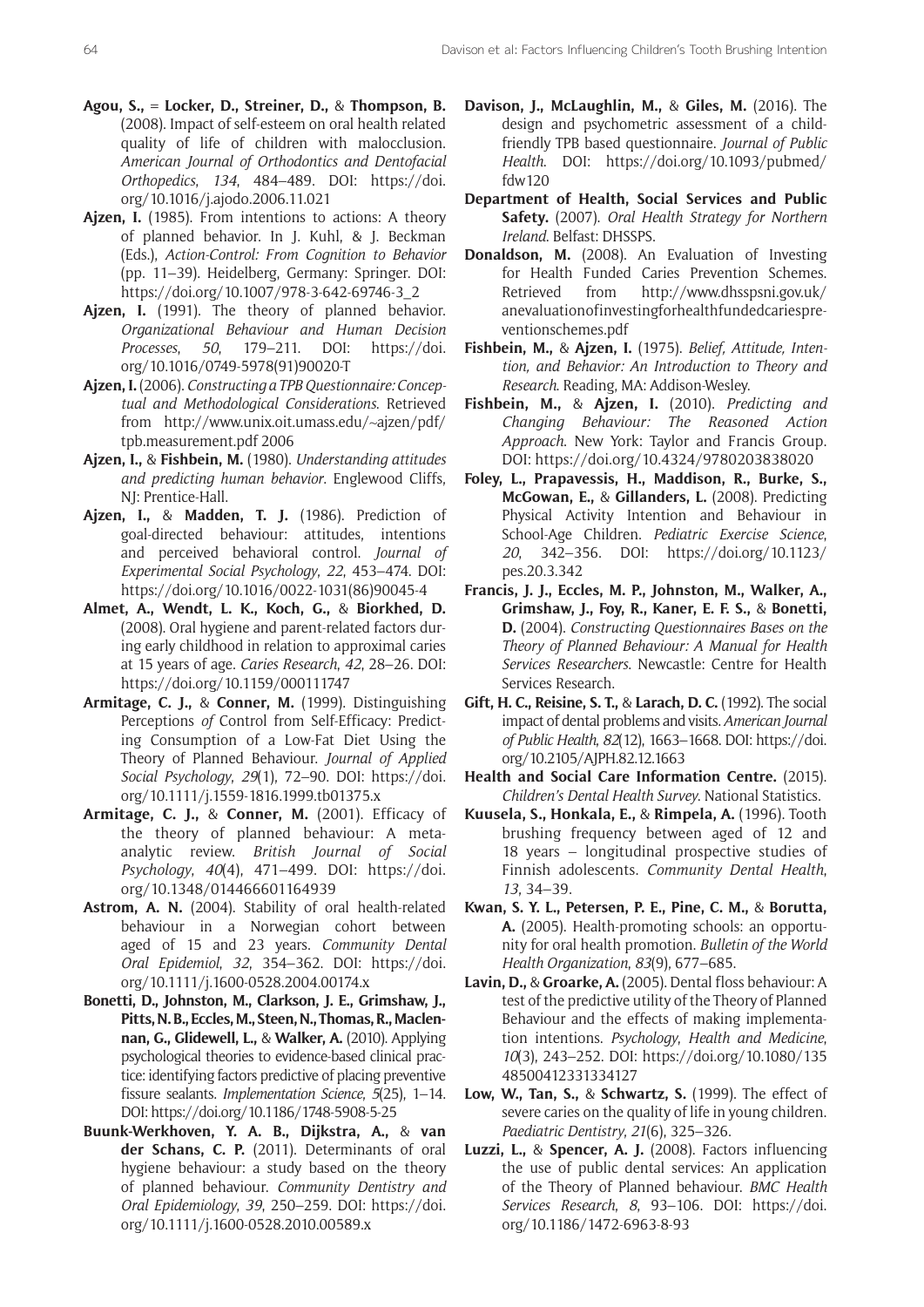- **Martin, J. J., McCaugtry, N.,** & **Shen, B.** (2009). Physical Activity and Fitness in Inner City Hispanic American Children. *Hispanic Health Care International*, *7*(1), 21–29. DOI: [https://doi.](https://doi.org/10.1891/1540-4153.7.1.21) [org/10.1891/1540-4153.7.1.21](https://doi.org/10.1891/1540-4153.7.1.21)
- **Michie, S.,** & **Abraham, C.** (2004). Interventions to change health behaviors: evidencebased or evidence-inspired? *Psychology and Health*, *19*(1), 29–49. DOI: [https://doi.](https://doi.org/10.1080/0887044031000141199) [org/10.1080/0887044031000141199](https://doi.org/10.1080/0887044031000141199)
- **Michie, S., Atkins, L.,** & **West, R.** (2014). *The behaviour Change Wheel: A Guide to Designing Interventions*, 1<sup>st</sup> edn. London: Silverback.
- **Nuttall, N. M., Steele, J. G., Evans, D., Chadwick, B., Morris, A. J.,** & **Hill, K.** (2006). The reported impact of oral condition on children in the United Kingdom, 2003. *British Dental Journal*, *200*, 551–555. DOI: [https://doi.org/10.1038/](https://doi.org/10.1038/sj.bdj.4813586) [sj.bdj.4813586](https://doi.org/10.1038/sj.bdj.4813586)
- **Ogden, J.** (2012). *Health Psychology: A textbook* (5<sup>th</sup> ed.). Open University Press: McGraw-Hill.
- **Pakpour, A. H.,** & **Sniehotta, F. F.** (2012). Perceived behavioural control and coping planning predict dental brushing behavior among Iranian adolescents. *Journal of Clinical Periodontology*, *39*, 132–137. DOI: [https://doi.](https://doi.org/10.1111/j.1600-051X.2011.01826.x) [org/10.1111/j.1600-051X.2011.01826.x](https://doi.org/10.1111/j.1600-051X.2011.01826.x)
- **Parnell, C., Connolly, E., O'Farrell, M., Cronin, M., Flannery, E.,** & **Whelton, H.** (2007). *Oral Health of 5-year-old children in the North East 2002*. Navan: Health Services Executive.
- **Perinnetti, G., Caputi, S.,** & **Varvara, G.** (2005). Risk/prevention indicators for the prevalence of dental caries in school children: results from the Italian OHSAR Survey. *Caries Research*, *39*, 9–19. DOI:<https://doi.org/10.1159/000081651>
- **Petersen, P. E., Bourgeois, D., Ogawa, H., Estupinan-Day, S.,** & **Ndiaye, C.** (2005). The global burden of oral diseases and risks to oral health. *Bulletin of the World Health Organization*, *83*(9), 661–9.
- **Rise, J., Astrom, A. N.,** & **Sutton, S.** (1998). Predicting Intentions and use of Dental Floss among adolescents: an application of the Theory of Planned Behaviour. *Psychology and Health*, *13*, 223–236. DOI: <https://doi.org/10.1080/08870449808406748>
- **Sandstrom, A., Cressey, J.,** & **Stecksen-Blicks, C.** (2011). Tooth-brushing behaviour in 6–12 year olds. *International Journal of Paediatric Dentistry*, *21*, 43–49. DOI: [https://doi.](https://doi.org/10.1111/j.1365-263X.2010.01080.x) [org/10.1111/j.1365-263X.2010.01080.x](https://doi.org/10.1111/j.1365-263X.2010.01080.x)
- **Seehra, J., Newton, T.,** & **Dibiase, A. T.** (2011). Bullying in schoolchildren – its relationship to dental appearance and psychosocial implications: an update for GDPs. *British Dental Journal*, *210*, 411–415. DOI: <https://doi.org/10.1038/sj.bdj.2011.339>
- **Sheiham, A.** (2001). Dietary effects on dental diseases. *Public Health Nutrition*, *4*, 569–591. DOI: [https://](https://doi.org/10.1079/PHN2001142) [doi.org/10.1079/PHN2001142](https://doi.org/10.1079/PHN2001142)
- **Sheiham, A.** (2006). Dental caries affects body weight, growth and quality of life in pre-school children. *British Dentistry Journal*, *201*(10), 625–626. DOI: <https://doi.org/10.1038/sj.bdj.4814259>
- **Sniehotta, F. F., Presseau, J.,** & **Araujo-Soares, V.** (2014). Time to retire the theory of planned behaviour. *Health Psychology Review*, *8*(1), 1–7. DOI: [https://doi.org/10.](https://doi.org/10.1080/17437199.2013.869710) [1080/17437199.2013.869710](https://doi.org/10.1080/17437199.2013.869710)
- **Steele, J. G., Sheiham, A. Marcenes, W.,** & **Walls, A. W. G.** (1998). *National diet and Nutrition Survey: People aged 65 years and over* (Volume 2: Report of the Oral Health survey). London: the Stationery Office.
- **Tavousi, M., Hidarnia, A. R., Montazeri, A., Hajizadeh, E., Taremain, F.,** & **Ghofranipour, F.** (2009). Are perceived behavioural control and self-efficacy distinct constructs? *European Journal of Scientific Research*, *30*(1), 146–152.
- **Taylor, D. T., Bury, M., Campling, N., Carter, S., Garfied, S., Newbould, J.,** & **Rennie, T.** (2006). A review of the use of the Health Belief Model (HBM), the Theory of Reasoned Action (TRA), the Theory of Planned Behaviour (TPB) and the Trans-Theoretical Model (TTM) to study and predict health related behaviour change. Review undertaken on behalf of NICE. Retreived from: [http://](http://www.nice.org.uk/guidance/ph6/evidence/behaviour-change-review-4-models2) [www.nice.org.uk/guidance/ph6/evidence/](http://www.nice.org.uk/guidance/ph6/evidence/behaviour-change-review-4-models2) [behaviour-change-review-4-models2](http://www.nice.org.uk/guidance/ph6/evidence/behaviour-change-review-4-models2)
- **Tedesco, L. A., Keffer, M. A., Davis, E. L.,** & **Christersson, L. A.** (1993). Self-Efficacy and Reasoned Action: Predicting Oral Health Status and Behaviour at One, Three and Six Month Intervals. *Psychology and Health*, *8*(2–3), 105–121. DOI: <https://doi.org/10.1080/08870449308403172>
- **Terry, D. J.,** & **O'Leary, J. E.** (1995). The theory of planned behaviour: The effects of perceived behavioural control and self-efficacy. *British Journal of Social Psychology*, *34*, 199–220. DOI: [https://doi.](https://doi.org/10.1111/j.2044-8309.1995.tb01058.x) [org/10.1111/j.2044-8309.1995.tb01058.x](https://doi.org/10.1111/j.2044-8309.1995.tb01058.x)
- **Trost, S. G., Pate, R. R., Dowda, M., Ward, D. S., Felton, G.,** & **Saunders, R.** (2002). Psychosocial Correlates of Physical Activity in White and African-American Girls. *Journal of Adolescent Health*, *31*, 226–233. DOI: [https://doi.](https://doi.org/10.1016/S1054-139X(02)00375-0) [org/10.1016/S1054-139X\(02\)00375-0](https://doi.org/10.1016/S1054-139X(02)00375-0)
- **Twetman, S.** (2009). Caries prevention with fluoride toothpaste in children; an update. *European Archives of Paediatric Dentistry*, *10*, 162–167. DOI: <https://doi.org/10.1007/BF03262678>
- **Watt, R. G.** (2005). Strategies and approaches in oral disease prevention and health promotion. *Bulletin of the World Health Organization*, *83*(9), 711–717.
- **Whelton, H., Freeman, R., Kingston, R., Sadlier, D., Ormsby, M.,** & **O'Mullane, D.** (2008). Equilibrium salivary-fluoride levels (18-ESF) as a measure of toothbrushing frequency [Abstract]. *Proceedings of the Pan European Federation of the International Association for Dental Research*. Retrieved from [https://iadr.confex.com/iadr/pef08/techprogram/](https://iadr.confex.com/iadr/pef08/techprogram/abstract_111741.htm) [abstract\\_111741.htm](https://iadr.confex.com/iadr/pef08/techprogram/abstract_111741.htm)